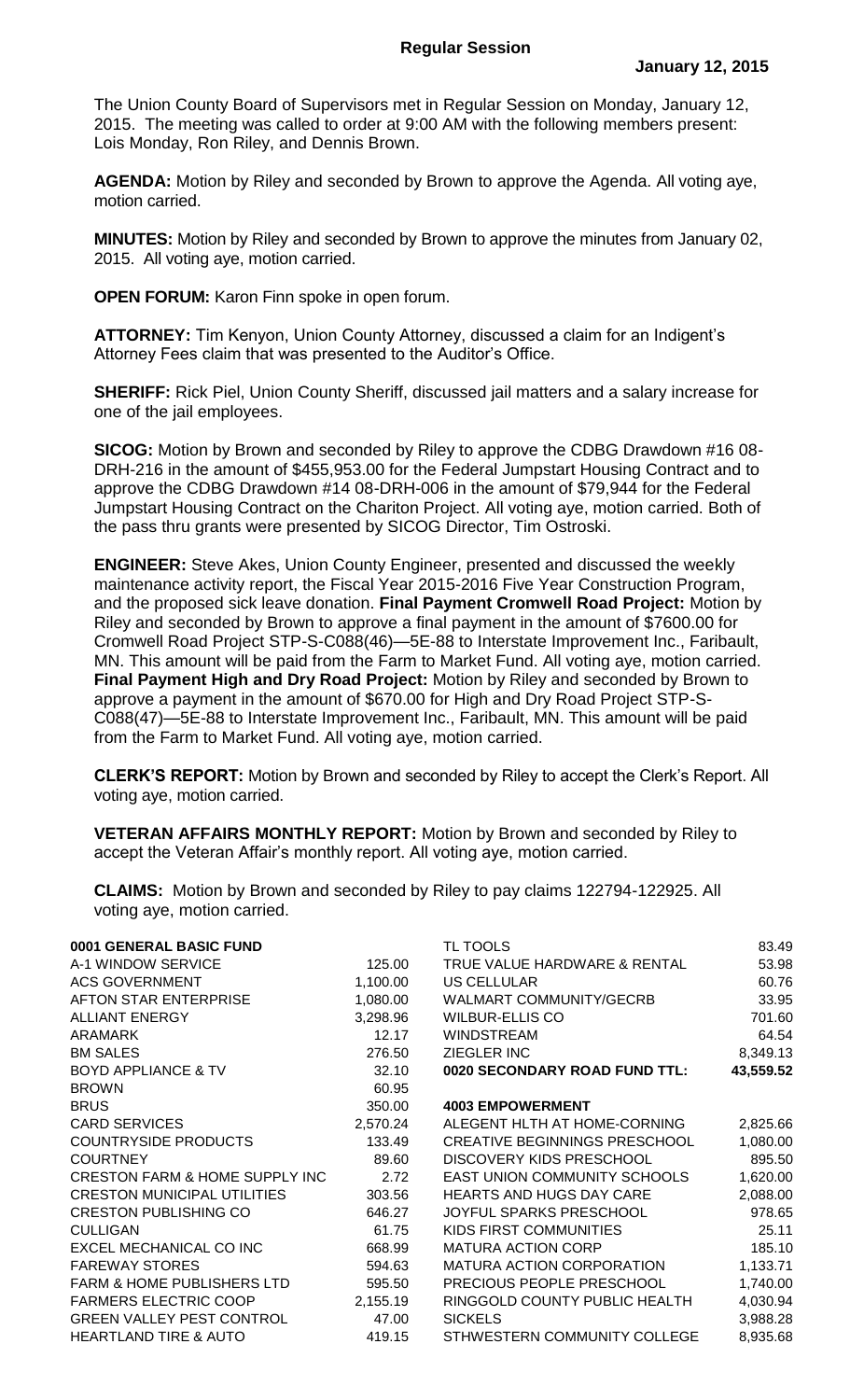| <b>HUSBAND</b>                          | 4.48      | <b>TAYLOR COUNTY AG EXTENSION</b>     | 3,025.57   |
|-----------------------------------------|-----------|---------------------------------------|------------|
| IOWA STATE ASSOC OF COUNTIES            | 70.00     | TAYLOR COUNTY PUBLIC HEALTH           | 487.57     |
| <b>JIM'S TRUCK REP &amp; SANITATION</b> | 307.00    | TINKER TOTS PRESCHOOL INC             | 454.80     |
| <b>KENYON</b>                           | 7.61      | TRINITY LUTHERAN PRESCHOOL            | 1,386.00   |
|                                         |           |                                       |            |
| LAUNSPACH, DAVID G                      | 46.50     | UNION COUNTY AUDITOR                  | 1,000.00   |
| MASTERCARD/ISSB                         | 177.32    | WINTERSET LITTLE HUSKIES PRESC        | 180.00     |
| OFFICE MACHINES COMPANY INC             | 306.47    | <b>4003 EMPOWERMENT TOTAL:</b>        | 36,060.57  |
| <b>PJGREUFE &amp; ASSOCIATES</b>        | 1,500.00  |                                       |            |
| POKORNY BP & AUTOMOTIVE SERVIC          | 263.60    | <b>4004 LAW ENFORCEMENT CENTER</b>    |            |
| <b>POWERS FUNERAL HOMES</b>             | 796.46    | A-1 WINDOW SERVICE                    | 21.00      |
| RELIABLE OFFICE SUPPLIES                | 90.67     | <b>ALLIANT ENERGY</b>                 | 3,081.04   |
| <b>RIPPERGER REPAIR</b>                 | 645.88    |                                       | 15.58      |
|                                         |           | <b>ARAMARK</b>                        |            |
| SHRED-IT USA - DES MOINES               | 59.12     | <b>BM SALES</b>                       | 475.00     |
| SIDDENS, TERI                           | 25.00     | <b>COUNSEL OFFICE &amp; DOCUMENT</b>  | 139.62     |
| SOUTHERN IA RURAL WATER ASSC            | 600.10    | FIRST COMMUNICATIONS LLC              | 30.35      |
| <b>SUPERIOR LAMP INC</b>                | 148.50    | <b>GREEN VALLEY PEST CONTROL</b>      | 36.00      |
| <b>SUPREME CLEANERS</b>                 | 80.75     | <b>IOWA SECRETARY OF STATE</b>        | 90.00      |
| THE WINDROW RESTAURANT                  | 42.12     | <b>MAINSTAY SYSTEMS INC</b>           | 1,611.00   |
| <b>TITUS</b>                            | 92.00     | MASTERCARD/ISSB                       | 953.93     |
| TREASURER STATE OF IOWA                 | 709.00    | <b>MEDIACOM</b>                       | 135.90     |
|                                         |           |                                       |            |
| UNION CNTY DEVELOPMENT ASSOC            | 537.62    | PER MAR SECURITY SERVICES             | 572.28     |
| <b>UNION COUNTY ENGINEER</b>            | 321.36    | <b>PETZNICKS</b>                      | 135.00     |
| <b>US CELLULAR</b>                      | 147.45    | STANARD & ASSOCIATES INC              | 43.00      |
| <b>WALKER</b>                           | 234.39    | <b>WASTE MGMT OF CRESTON</b>          | 271.79     |
| <b>WALMART COMMUNITY/GECRB</b>          | 151.25    | <b>WINDSTREAM</b>                     | 807.96     |
| <b>WALTERS</b>                          | 350.00    | <b>4004 LAW ENFORCEMENT CNTR TTL:</b> | 8,419.45   |
| <b>WASTE MGMT OF CRESTON</b>            | 271.79    |                                       |            |
| <b>WINDSTREAM</b>                       | 1,848.59  | <b>4100 CNTY ASSESSMENT EXPENSE</b>   |            |
|                                         |           |                                       |            |
| 0001 GENERAL BASIC FUND TOTAL:          | 24,458.80 | <b>AFTON STAR ENTERPRISE</b>          | 73.10      |
|                                         |           | <b>BANKERS LEASING CO</b>             | 103.54     |
| 0002 GENERAL SUPPLEMENTAL               |           | <b>CRESTON PUBLISHING CO</b>          | 46.83      |
| <b>ACCESS SYSTEMS LEASING</b>           | 295.93    | <b>FARM &amp; HOME PUBLISHERS LTD</b> | 56.00      |
| CENTRAL IOWA DETENTION CTR              | 508.00    | IOWA STATE ASSOC OF ASSESSORS         | 600.00     |
| <b>CITY OF CRESTON</b>                  | 10,220.98 | <b>WINDSTREAM</b>                     | 113.00     |
| IOWA WORKFORCE DEVELOPMENT              | 775.28    | 4100 CO ASSESSMENT EXPENSE TTL:       | 992.47     |
| <b>TYLER INSURANCE SERVICES INC</b>     | 325.00    |                                       |            |
| 0002 GNERAL SUPPLEMENTAL TOTL:          | 12,125.19 | <b>4960 SANITARY LANDFILL</b>         |            |
|                                         |           | <b>AGRIVISION</b>                     | 903.93     |
| 0011 RURAL SERVICES BASIC               |           | <b>ALLIANT ENERGY</b>                 | 2,100.00   |
|                                         |           |                                       |            |
| ACCESS SYSTEMS LEASING                  | 24.00     | <b>AUDITOR OF STATE</b>               | 175.00     |
| <b>BANKERS LEASING CO</b>               | 60.68     | <b>BARKER LEMAR &amp; ASSOC INC</b>   | 3,085.00   |
| <b>DMACC-SOUTHRIDGE CENTER</b>          | 100.00    | <b>BEDFORD TIMES-PRESS</b>            | 25.00      |
| <b>HUSBAND</b>                          | 137.20    | <b>BRIAN GAY CONSTRUCTION</b>         | 10,000.00  |
| OFFICE MACHINES COMPANY INC             | 299.03    | <b>BRICK GENTRY P C</b>               | 1,462.50   |
| 0011 RURAL SERVICES BASIC TOTAL:        | 620.91    | <b>CASEY'S GENERAL STORE</b>          | 48.95      |
|                                         |           | <b>CRESTON CHAMBER OF COMMERCE</b>    | 115.00     |
| 0020 SECONDARY ROAD FUND                |           | <b>CRESTON MUNICIPAL UTILITIES</b>    | 42.44      |
| <b>ACCESS SYSTEMS LEASING</b>           | 120.00    | ED M FELD EQUIPMENT CO INC            | 100.00     |
|                                         |           |                                       |            |
| <b>AKES</b>                             | 4.15      | <b>FASTENAL COMPANY</b>               | 9.81       |
| <b>ALLIANT ENERGY</b>                   | 2,285.96  | <b>GUTHRIE COUNTY</b>                 | 32.92      |
| ARNOLD MOTOR SUPPLY                     | 84.84     | HJC, LLC                              | 48,843.16  |
| <b>BANKERS LEASING CO</b>               | 173.76    | <b>IOWA DEPT OF REVENUE</b>           | 154.38     |
| CALHOUN-BURNS & ASSOC INC               | 1,588.80  | IOWA STATE SAVINGS BANK               | 9.63       |
| <b>CFI TIRE</b>                         | 1,800.10  | LIBERTY TIRE RECYCLING LLC            | 1,382.86   |
| CLARKE CO SECONDARY RD DEPT             | 1,762.96  | MASTERCARD/ISSB                       | 34.72      |
| CRESTON FARM & HOME SUPPLY INC          | 236.87    | <b>METRO WASTE AUTHORITY</b>          | 23,112.14  |
| <b>CROSS-DILLON TIRE INC</b>            | 329.24    | OFFICE MACHINES COMPANY INC           | 414.76     |
|                                         |           |                                       |            |
| ELECTRICAL MATERIALS COMPANY            | 6.11      | <b>T&amp;S INDUSTRIES INC</b>         | 234.67     |
| FARM & HOME PUBLISHERS LTD              | 336.00    | TRUE VALUE HARDWARE & RENTAL          | 112.45     |
| <b>FRANKS SERVICE</b>                   | 1,252.50  | UNION COUNTY AUDITOR                  | 1,449.00   |
| <b>GATEWAY HOTEL &amp; CONF CTR</b>     | 244.16    | <b>UNION COUNTY TREASURER</b>         | 756.00     |
| <b>INNOVATIVE INDUSTRIES</b>            | 262.00    | WASTE MGMT OF CRESTON                 | 3,201.85   |
| IOWA CONCRETE PAVING ASSOCIATI          | 525.00    | WELLMARK BC & BS OF IOWA              | 2,457.75   |
| <b>IOWA PRISON INDUSTRIES</b>           | 3,978.90  | <b>WINDSTREAM</b>                     | 171.41     |
| IOWA TOOL & MANUFACTURING INC           | 118.24    | <b>4960 SANITARY LANDFILL TOTAL:</b>  | 100,435.33 |
| <b>NAPA</b>                             | 2,448.72  |                                       |            |
|                                         |           | 8500 COUNTY HEALTH INSURANCE          |            |
| OFFICE MACHINES COMPANY INC             | 157.22    |                                       |            |
| O'HALLORAN INTERNATIONAL INC            | 111.30    | BERNIE LOWE AND ASSOCIATES INC        | 744.00     |
| SCHILDBERG CONSTRUCTION INC             | 16,250.24 | 8500 CNTY HEALTH INSURANCE TTL:       | 744.00     |
| SPRING VALLEY WIRELESS                  | 135.00    | <b>GRAND TOTAL:</b>                   | 227,416.24 |

|                                                              | 3,025.57          |
|--------------------------------------------------------------|-------------------|
| TAYLOR COUNTY PUBLIC HEALTH                                  | 487.57            |
| TINKER TOTS PRESCHOOL INC                                    | 454.80            |
| TRINITY LUTHERAN PRESCHOOL                                   | 1,386.00          |
| <b>UNION COUNTY AUDITOR</b>                                  | 1,000.00          |
| WINTERSET LITTLE HUSKIES PRESC                               | 180.00            |
| <b>4003 EMPOWERMENT TOTAL:</b>                               | 36,060.57         |
| <b>4004 LAW ENFORCEMENT CENTER</b>                           |                   |
| A-1 WINDOW SERVICE                                           | 21.00             |
| <b>ALLIANT ENERGY</b>                                        | 3,081.04          |
| <b>ARAMARK</b>                                               | 15.58             |
| <b>BM SALES</b>                                              | 475.00            |
| <b>COUNSEL OFFICE &amp; DOCUMENT</b>                         | 139.62            |
| FIRST COMMUNICATIONS LLC                                     | 30.35             |
| <b>GREEN VALLEY PEST CONTROL</b>                             | 36.00             |
| <b>IOWA SECRETARY OF STATE</b>                               | 90.00             |
| <b>MAINSTAY SYSTEMS INC</b>                                  | 1,611.00          |
| MASTERCARD/ISSB                                              | 953.93            |
| <b>MEDIACOM</b>                                              | 135.90            |
| PER MAR SECURITY SERVICES                                    | 572.28            |
| <b>PETZNICKS</b><br>STANARD & ASSOCIATES INC                 | 135.00<br>43.00   |
| WASTE MGMT OF CRESTON                                        | 271.79            |
| <b>WINDSTREAM</b>                                            | 807.96            |
| <b>4004 LAW ENFORCEMENT CNTR TTL:</b>                        | 8,419.45          |
|                                                              |                   |
| <b>4100 CNTY ASSESSMENT EXPENSE</b>                          |                   |
| <b>AFTON STAR ENTERPRISE</b>                                 | 73.10             |
| <b>BANKERS LEASING CO</b>                                    | 103.54            |
| <b>CRESTON PUBLISHING CO</b>                                 | 46.83             |
| <b>FARM &amp; HOME PUBLISHERS LTD</b>                        | 56.00             |
| IOWA STATE ASSOC OF ASSESSORS                                | 600.00            |
| <b>WINDSTREAM</b>                                            | 113.00            |
| <b>4100 CO ASSESSMENT EXPENSE TTL:</b>                       | 992.47            |
| <b>4960 SANITARY LANDFILL</b>                                |                   |
| <b>AGRIVISION</b>                                            | 903.93            |
| <b>ALLIANT ENERGY</b>                                        | 2,100.00          |
| <b>AUDITOR OF STATE</b>                                      | 175.00            |
|                                                              |                   |
| <b>BARKER LEMAR &amp; ASSOC INC</b>                          | 3,085.00          |
| <b>BEDFORD TIMES-PRESS</b>                                   | 25.00             |
| <b>BRIAN GAY CONSTRUCTION</b>                                | 10,000.00         |
| <b>BRICK GENTRY P C</b>                                      | 1,462.50          |
| <b>CASEY'S GENERAL STORE</b>                                 | 48.95             |
| CRESTON CHAMBER OF COMMERCE                                  | 115.00            |
| <b>CRESTON MUNICIPAL UTILITIES</b>                           | 42.44             |
| ED M FELD EQUIPMENT CO INC                                   | 100.00            |
| <b>FASTENAL COMPANY</b>                                      | 9.81              |
| <b>GUTHRIE COUNTY</b>                                        | 32.92             |
| HJC, LLC                                                     | 48,843.16         |
| <b>IOWA DEPT OF REVENUE</b>                                  | 154.38            |
| <b>IOWA STATE SAVINGS BANK</b><br>LIBERTY TIRE RECYCLING LLC | 9.63              |
| MASTERCARD/ISSB                                              | 1,382.86<br>34.72 |
| <b>METRO WASTE AUTHORITY</b>                                 | 23,112.14         |
| OFFICE MACHINES COMPANY INC                                  | 414.76            |
| <b>T&amp;S INDUSTRIES INC</b>                                | 234.67            |
| TRUE VALUE HARDWARE & RENTAL                                 | 112.45            |
| UNION COUNTY AUDITOR                                         | 1,449.00          |
| <b>UNION COUNTY TREASURER</b>                                | 756.00            |
| WASTE MGMT OF CRESTON                                        | 3,201.85          |
| <b>WELLMARK BC &amp; BS OF IOWA</b>                          | 2,457.75          |
| <b>WINDSTREAM</b>                                            | 171.41            |
| 4960 SANITARY LANDFILL TOTAL:                                | 100,435.33        |
| <b>8500 COUNTY HEALTH INSURANCE</b>                          |                   |
| BERNIE LOWE AND ASSOCIATES INC                               | 744.00            |

**ADJOURNMENT:** There being no further business, the meeting was adjourned at 12:42 PM.